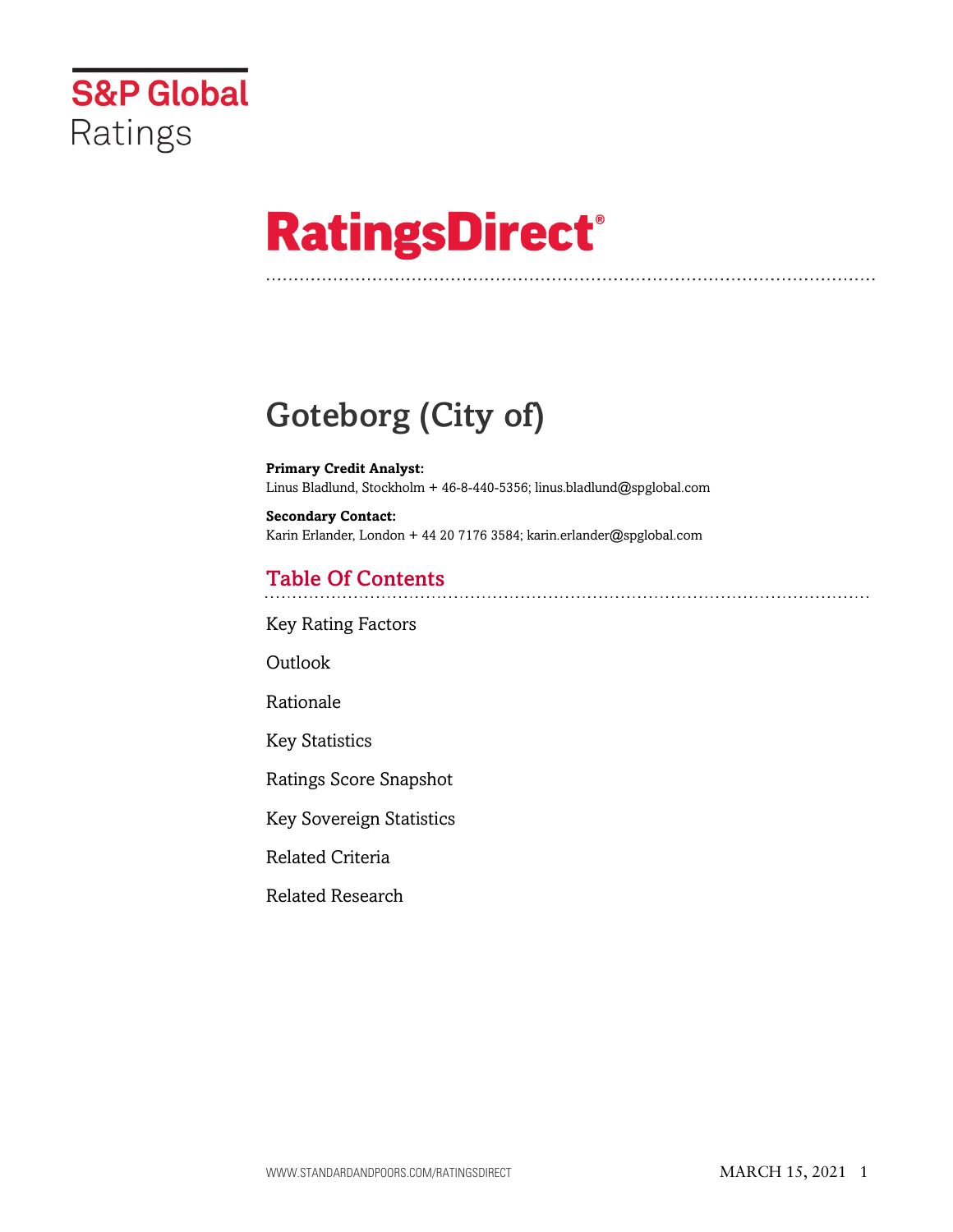## Goteborg (City of)

This report does not constitute a rating action.

## <span id="page-1-0"></span>Key Rating Factors

#### Issuer Credit Rating

AA+/Stable/A-1+ *Nordic Regional Scale* --/--/K-1

| <b>Credit context and assumptions</b>                                                                                                                                                                                                                                                                                                                                                                                               | <b>Base-case expectations</b>                                                                                                                                                                                                                                                                                                                                                                                                                                                                                                                                                            |
|-------------------------------------------------------------------------------------------------------------------------------------------------------------------------------------------------------------------------------------------------------------------------------------------------------------------------------------------------------------------------------------------------------------------------------------|------------------------------------------------------------------------------------------------------------------------------------------------------------------------------------------------------------------------------------------------------------------------------------------------------------------------------------------------------------------------------------------------------------------------------------------------------------------------------------------------------------------------------------------------------------------------------------------|
| The parliamentary situation remains fragmented,<br>characterized by give-and-take politics.<br>The ruling coalition only holds 30% of the local<br>parliament seats, complicating the implementation<br>of policy reforms and efficiency measures.<br>• One dividing issue concerns the city's dividends<br>from the company sector, since the minority<br>government lacks support to reduce these to a more<br>sustainable level. | Extraordinary central government support will mitigate<br>pressure on operating performance through 2023.<br>• Additional general grants, in combination with<br>relatively strong tax revenue growth, will support<br>the city's budgetary performance throughout the<br>forecast period.<br>• That said, the city's and company sector's<br>investment needs will remain high, leading to a<br>steady debt build-up.<br>• Despite high capital expenditure (capex), we expect<br>the city will remain committed to its financial<br>policies and uphold the strong liquidity position. |

## <span id="page-1-1"></span>Outlook

The stable outlook reflects S&P Global Ratings' expectation that Göteborg, despite the challenging parliamentary situation and financial hurdles triggered by the COVID-19 pandemic, will maintain its sound financial position and post relatively stable operating results through 2023. We expect management will uphold budgetary discipline and remain committed to its conservative financial policies. Furthermore, despite high investment needs in the coming years caused by the city's expanding population, we expect Göteborg's experienced treasury will limit debt accumulation and adhere to its internal policies.

#### Downside scenario

We could consider lowering the ratings if a negative budgetary trajectory led to deficits after capital accounts structurally above 10% of total revenue, or the debt burden expanded beyond our base-case expectations.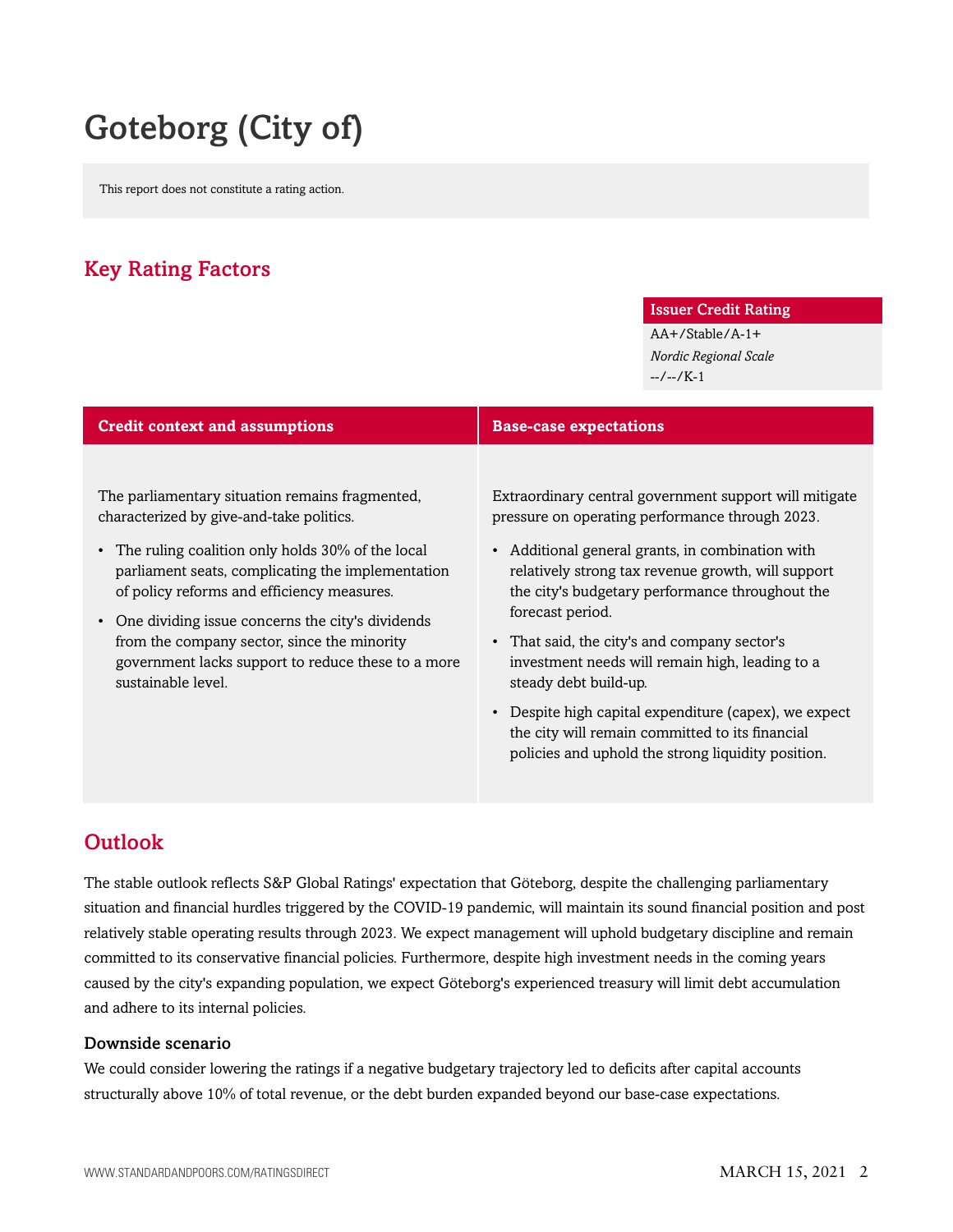Furthermore, we could take a negative rating action if medium-term systemic support to the local and regional government (LRG) sector proves insufficient.

#### Upside scenario

We could raise the ratings if a higher degree of political consensus, with Göteborg maintaining tighter control over expenditure, leads to structurally improved operating margins at above 5% of revenue. In this scenario, we also expect the city's debt burden would decrease owing to stronger cash flow generation.

### <span id="page-2-0"></span>Rationale

Owing to extraordinary central government support to the LRG sector in light of the COVID-19 pandemic, we expect Göteborg's operating performance will remain relatively stable through 2023. However, similar to other LRGs in Sweden, Göteborg faces demographic challenges, driven partly by an unfavorable old-age dependency ratio, which will spur expenditure growth in the coming years. Also, the city's political situation remains challenging due to the fragmented parliament governed by a minority government. Because of Göteborg's high investment needs in the coming years, we expect debt will increase through 2023, although the lion's share will be on-lent to financially strong subsidiaries, in particular the housing company.

#### The fragmented parliamentary situation remains, while sector-wide risks could pressure credit quality

The political situation remains challenging in Göteborg as the ruling center-right coalition holds only 30% of local parliament seats. The fragmented parliamentary situation has resulted in give-and-take politics, since the ruling coalition has been unable to proceed with all of its priorities. This became evident during the budget process in November 2019, when the opposition voted against the coalition's proposed budget, pointing to exorbitant efficiency measures proposed for the educational department. We believe this incident points to the political leadership's lack of support to implement necessary policy reforms to contain the city's spending and debt burden. On the other hand, we consider the civil servant team highly experienced, especially that in charge of the treasury department.

We consider the institutional framework in Sweden to be extremely predictable and supportive. In our view, the framework displays a high degree of stability, and the LRG sector's revenue and expenditure management are based on a far-reaching equalization system and tax autonomy. Furthermore, the central government's swift response to the COVID-19 pandemic, partly through the distribution of general grants to the sector, supports our view.

However, before the outbreak of COVID-19, the sector's budgetary performance had structurally deteriorated due to increasing expenditure, accentuated by central government policymaking, insufficient compensation mechanisms, and LRGs' inadequate countermeasures. Furthermore, how the central government aims to address the sector's demographic challenges, and to what extent it should provide financial support, are unclear. Consequently, we assess the institutional framework trend as weakening.

Göteborg benefits from Sweden's strong economic position, demonstrated by our national GDP per capita forecast of about \$59,700 in 2021. Göteborg is Sweden's second-largest city and, as an industrial and regional center, a hub for international trade. Its employment structure and socioeconomic profile are roughly on par with national levels.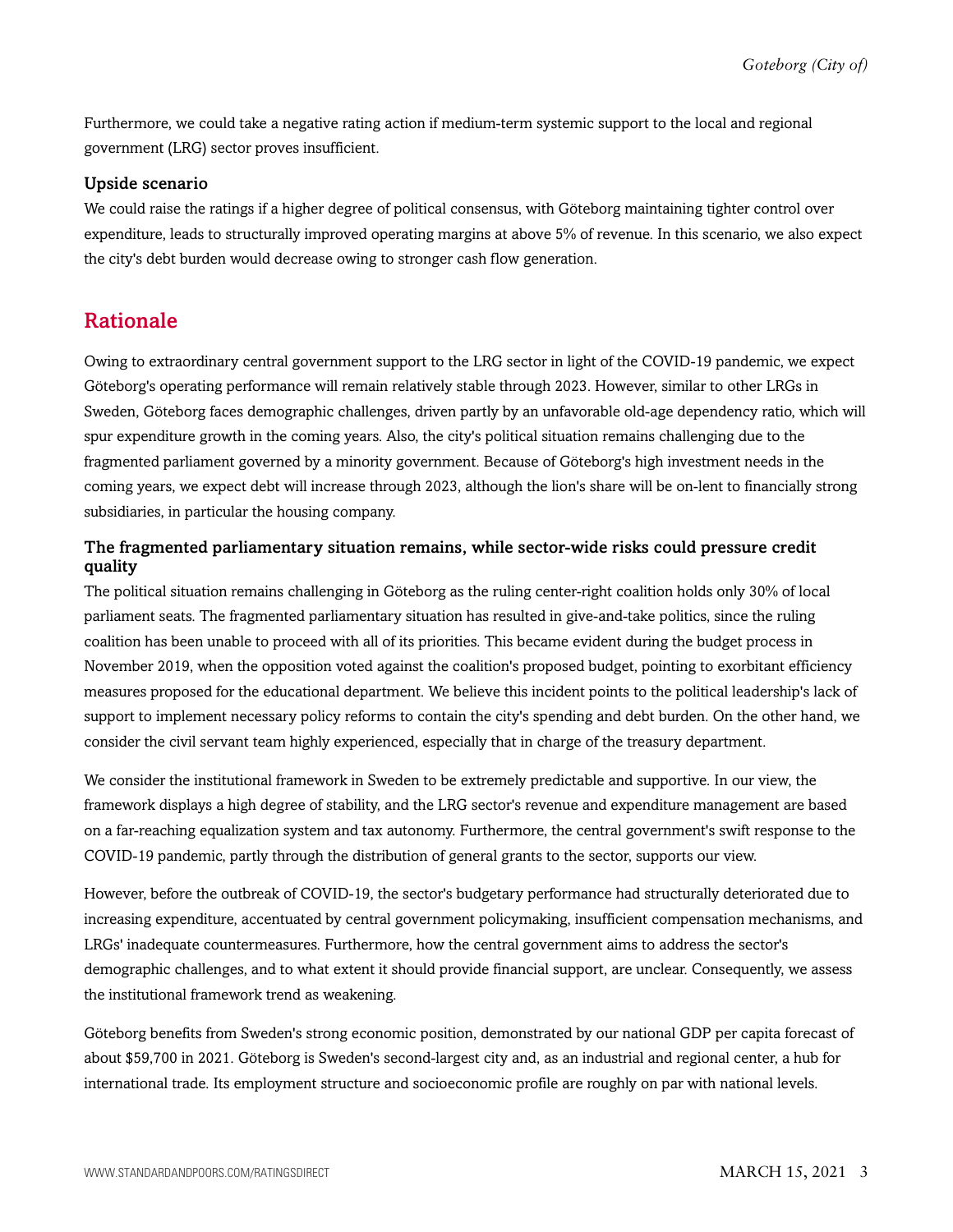#### Government support will mitigate pressure on operating performance, but debt continues to rise

Despite the adverse economic effects from COVID-19 and structural demographic challenges, we expect Göteborg will post relatively stable operating margins through 2023. Since the pandemic got a foothold in Sweden, the central government has announced unprecedented support packages to the LRG sector, especially for 2020. At the same time, the central government has provided extensive support to the private sector, through employment schemes, shielding tax revenue growth since the start of the pandemic. As a result, the preliminary accounts point to a very strong operating balance for 2020. Moreover, as a part of the 2021 Budget Bill, the central government announced additional support for 2021 and 2022, albeit at a declining rate. In addition, we expect lingering effects from COVID-19 and demographic factors will pressure operating performance in 2021-2023. In Göteborg's 2021 budget, the ruling coalition has incorporated extensive support to the city's municipal units, leading to relatively weak bottom-line results. For 2021 and 2022, the city also plans to draw down on accumulated equity reserves to comply with the balanced budget requirement. Structurally, we expect Göteborg's operating balances will remain below 5%.

In our view, the relatively large dividends Göteborg has extracted from its company sector are unsustainable, since they could impair the government-related entities' (GREs') financial stability. The ruling coalition's ambition is to structurally reduce dividends, but the fragmented political situation complicates the implementation, given opposition from some parties. Still, the financial hit from COVID-19 on some companies, especially amusement park Liseberg, means we expect somewhat lower dividends in 2021.

We forecast Göteborg's deficits after capital accounts will remain notable throughout the forecast period, driven by high investment needs at both the municipality and the companies. Most importantly, we expect the borrowing needs of housing company Förvaltnings AB Framtiden (AA-/Stable/A-1+), which is the main spur of debt accumulation in the company sector, will remain notable through 2023. Consequently, we forecast a gradual increase in the city's debt burden over the coming years.

Göteborg's debt and liquidity management is centralized via the in-house bank, which is responsible for the city's and the companies' funding needs. We consider it a mitigating factor that Göteborg has on-lent a significant share of its debt to companies that, in our view, have strong and stable business risk profiles. These companies include Framtiden and Gryaab, the water and waste company. Furthermore, we regard the city's contingent liabilities, including its joint and several guarantee extended to Kommuninvest, as limited.

Göteborg's very strong liquidity position relies on a mix of contracted facilities and liquid assets, including a 'AAA' rated covered bonds portfolio and facilities with the European Investment Bank and Council of Europe Development Bank. We forecast relatively stable debt repayments throughout the forecast period, although high investments will weigh negatively on the liquidity ratio. That said, we expect Göteborg's experienced treasury department will secure additional liquidity sources as the city's debt portfolio continues to expand. We estimate the weighted debt service coverage ratio at 144%. Furthermore, in line with other rated Swedish LRGs, Göteborg has a strong track record of reliable access to external financing.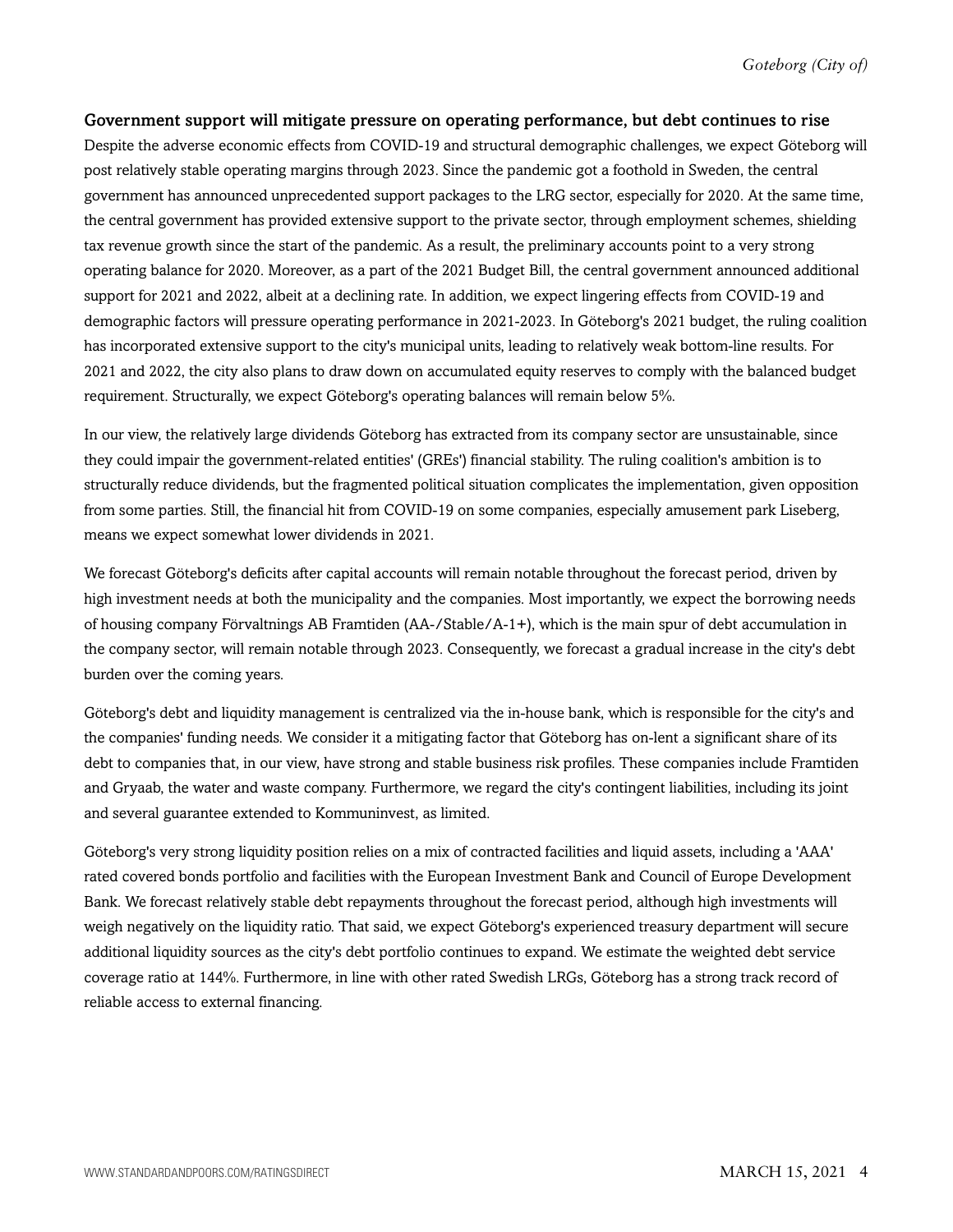## <span id="page-4-0"></span>Key Statistics

#### **Table 1**

| <b>Goteborg (City of) Selected Indicators</b>                |         |          |         |         |         |              |
|--------------------------------------------------------------|---------|----------|---------|---------|---------|--------------|
|                                                              | 2018    | 2019     | 2020e*  | 2021bc  | 2022bc  | 2023bc       |
| Operating revenues                                           | 42,050  | 43,550   | 43,821  | 44,302  | 45,445  | 46,466       |
| Operating expenditures                                       | 40,177  | 41,699   | 40,306  | 42,514  | 43,501  | 44,446       |
| Operating balance                                            | 1,873   | 1,851    | 3,515   | 1,788   | 1,944   | 2,020        |
| Operating balance (% of operating revenues)                  | 4.5     | 4.3      | 8.0     | 4.0     | 4.3     | 4.3          |
| Capital revenues                                             | 2,163   | 1,652    | 1,254   | 1,099   | 1,597   | 1,320        |
| Capital expenditures                                         | 4,950   | 5,682    | 6,010   | 5,600   | 6,487   | 6,500        |
| Balance after capital accounts                               | (914)   | (2, 179) | (1,241) | (2,714) | (2,946) | (3, 160)     |
| Balance after capital accounts (% of total revenues)         | (2.1)   | (4.8)    | (2.8)   | (6.0)   | (6.3)   | (6.6)        |
| Debt repaid                                                  | 5,939   | 9,872    | 10,055  | 10,222  | 11,950  | 10,384       |
| Gross borrowings                                             | 6,916   | 12,965   | 13,208  | 15,907  | 19,497  | 16,938       |
| Balance after borrowings                                     | (257)   | (446)    | (639)   | (441)   | 0       | $\mathbf{0}$ |
| Direct debt (outstanding at year-end)                        | 38,313  | 41,879   | 45,032  | 50,717  | 58,265  | 64,819       |
| Direct debt (% of operating revenues)                        | 91.1    | 96.2     | 102.8   | 114.5   | 128.2   | 139.5        |
| Tax-supported debt (outstanding at year-end)                 | 43,093  | 47,098   | 50,805  | 56,779  | 64,630  | 71,502       |
| Tax-supported debt (% of consolidated operating<br>revenues) | 73.0    | 76.5     | 82.2    | 90.6    | 100.7   | 109.0        |
| Interest (% of operating revenues)                           | 1.0     | 1.0      | 1.0     | 1.0     | 1.0     | 1.0          |
| Local GDP per capita (single units)                          | N/A     | N/A      | N/A     | N/A     | N/A     | N/A          |
| National GDP per capita (single units)                       | 477,094 | 491,114  | 479,018 | 497,494 | 517,705 | 536,641      |

The data and ratios above result in part from S&P Global Ratings' own calculations, drawing on national as well as international sources, reflecting S&P Global Ratings' independent view on the timeliness, coverage, accuracy, credibility, and usability of available information. The main sources are the financial statements and budgets, as provided by the issuer. bc--Base case reflects S&P Global Ratings' expectations of the most likely scenario. N/A--Not applicable. N.A.--Not available. N.M.--Not meaningful. \*2020 figures are an estimate as we have not received finalized financial statements.

## <span id="page-4-1"></span>Ratings Score Snapshot

#### **Table 2**

| <b>Goteborg (City of) Ratings Score Snapshot</b> |               |
|--------------------------------------------------|---------------|
| <b>Key rating factors</b>                        | <b>Scores</b> |
| Institutional framework                          |               |
| Economy                                          |               |
| Financial management                             | 3             |
| Budgetary perfomance                             | 3             |
| Liquidity                                        |               |
| Debt burden                                      | 3             |
| Stand-alone credit profile                       | aa+           |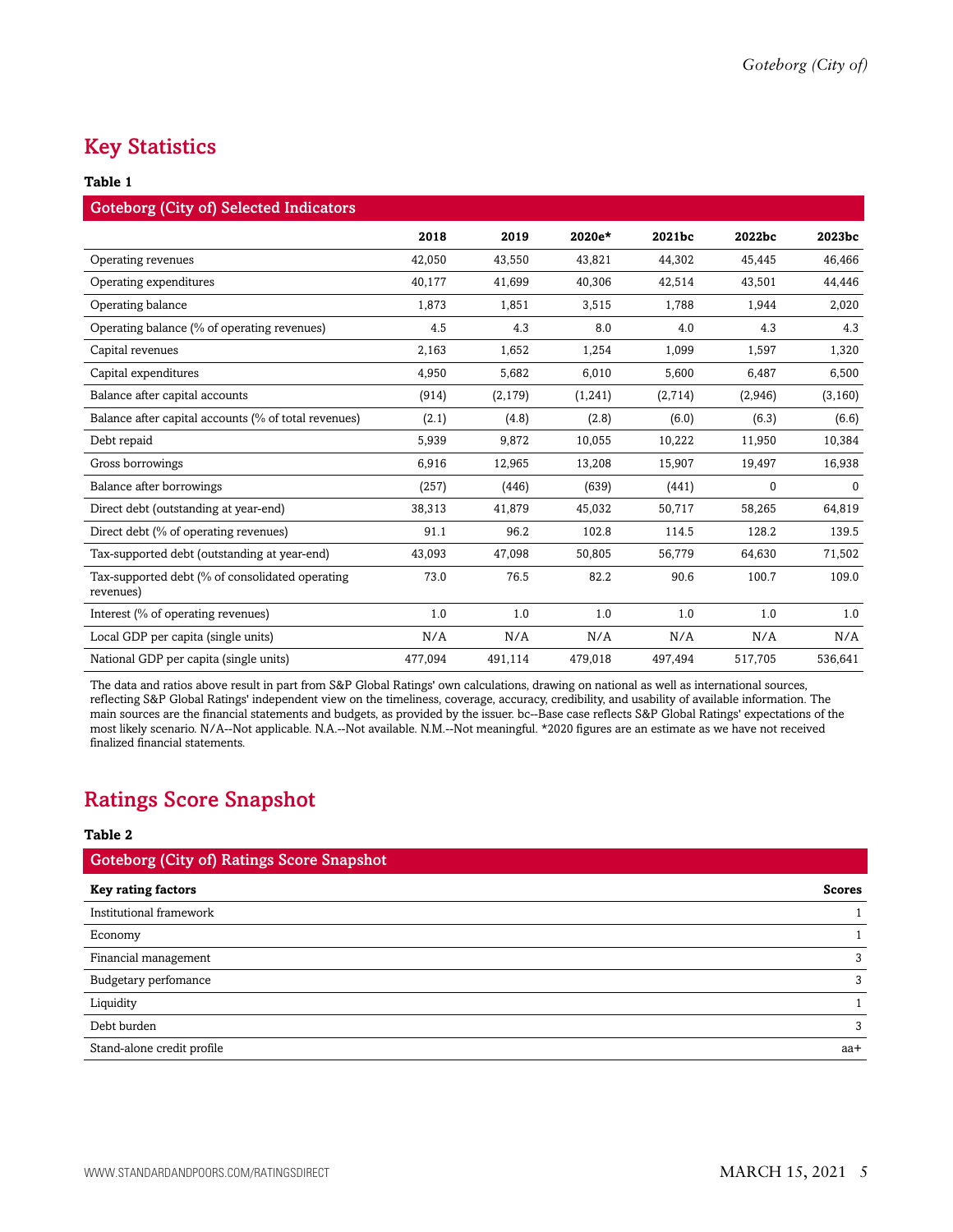#### **Table 2**

| Goteborg (City of) Ratings Score Snapshot (cont.) |        |
|---------------------------------------------------|--------|
| Key rating factors                                | Scores |
| Issuer credit rating                              | $AA+$  |

S&P Global Ratings bases its ratings on non-U.S. local and regional governments (LRGs) on the six main rating factors in this table. In the "Methodology For Rating Local And Regional Governments Outside Of The U.S.," published on July 15, 2019, we explain the steps we follow to derive the global scale foreign currency rating on each LRG. The institutional framework is assessed on a six-point scale: 1 is the strongest and 6 the weakest score. Our assessments of economy, financial management, budgetary performance, liquidity, and debt burden are on a five-point scale, with 1 being the strongest score and 5 the weakest.

## <span id="page-5-0"></span>Key Sovereign Statistics

• Sweden 'AAA/A-1+' Ratings Affirmed; Outlook Stable, Feb. 12, 2021.

### <span id="page-5-1"></span>Related Criteria

- Criteria | Governments | International Public Finance: Methodology For Rating Local And Regional Governments Outside Of The U.S., July 15, 2019
- General Criteria: Methodology For Linking Long-Term And Short-Term Ratings, April 7, 2017
- General Criteria: Principles Of Credit Ratings, Feb. 16, 2011

### <span id="page-5-2"></span>Related Research

- Institutional Framework Assessments For International Local And Regional Governments, Feb. 8, 2021
- Extra Funding In Sweden's 2021 Budget Will Support LRGs, Sept. 24, 2020
- European Local And Regional Government Risk Indicators, June 30, 2020
- COVID-19: Fiscal Response Will Lift Local And Regional Government Borrowing To Record High, June 9, 2020
- COVID-19 Could Further Strain Swedish LRGs' Budgets, May 20, 2020
- Swedish Government To Mitigate Impact From Coronavirus On Local And Regional Governments, March 11, 2020
- Public Finance System Overview: Swedish Municipalities And Regions, Dec. 3, 2019
- Sweden's Local Governments To Get A Slight Boost From 2020 Budget, Sept. 20, 2019
- Default, Transition, and Recovery: 2018 Annual International Public Finance Default And Rating Transition Study, Aug. 19, 2019

| Ratings Detail (As Of March 15, 2021)* |                   |  |  |
|----------------------------------------|-------------------|--|--|
| Goteborg (City of)                     |                   |  |  |
| <b>Issuer Credit Rating</b>            | $AA+/Stable/A-1+$ |  |  |
| Nordic Regional Scale                  | $-/-/K-1$         |  |  |
| Commercial Paper                       | $A-1+$            |  |  |
| Nordic Regional Scale                  | $K-1$             |  |  |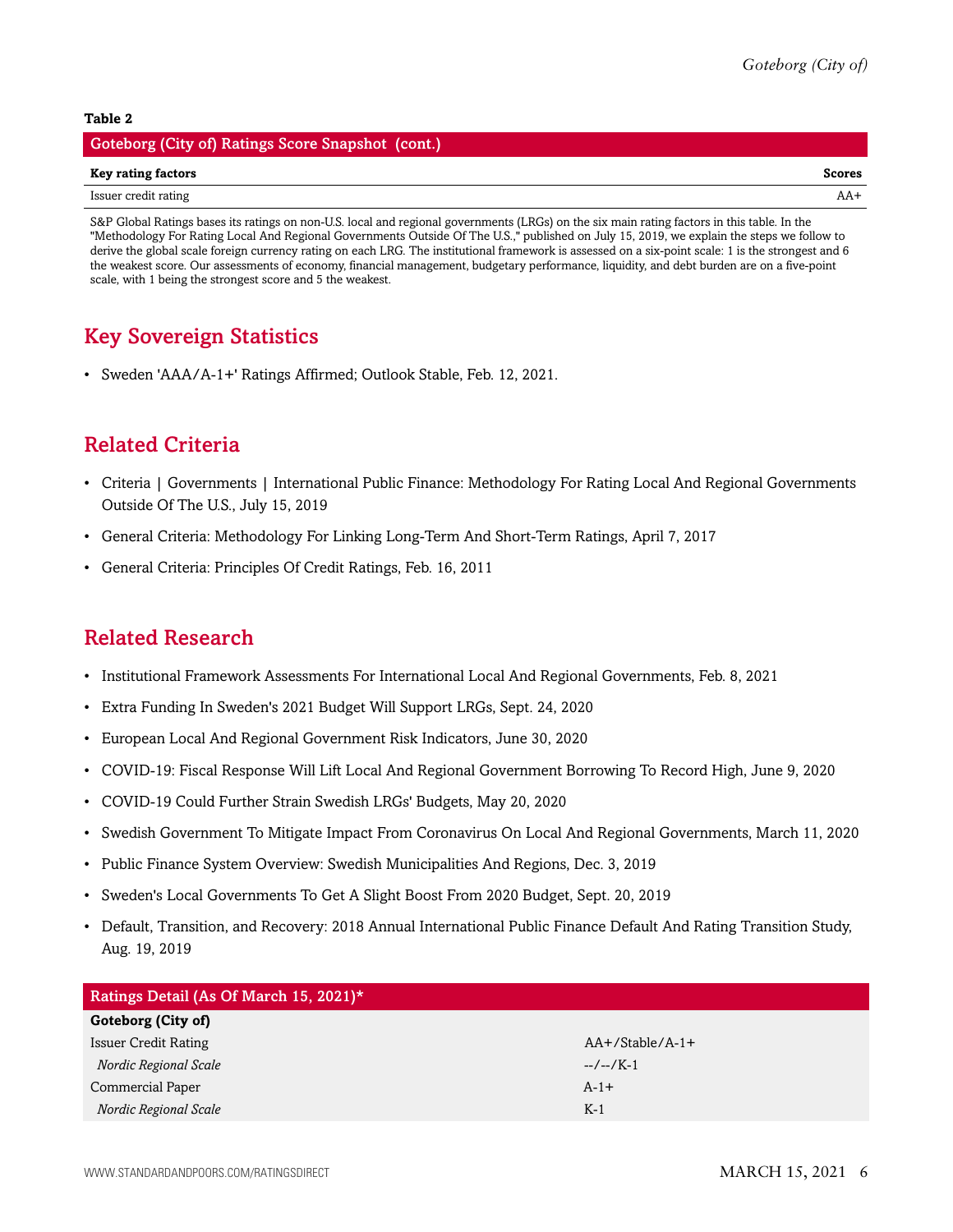| Ratings Detail (As Of March 15, 2021)*(cont.) |                         |                    |  |  |
|-----------------------------------------------|-------------------------|--------------------|--|--|
| Senior Unsecured                              |                         | $AA+$              |  |  |
| Short-Term Debt                               |                         | $A-1+$             |  |  |
| <b>Issuer Credit Ratings History</b>          |                         |                    |  |  |
| 30-Nov-2007                                   | <b>Foreign Currency</b> | $AA+$ /Stable/A-1+ |  |  |
| 21-Jun-2007                                   |                         | $AA/Positive/A-1+$ |  |  |
| 10-Apr-2000                                   |                         | $AA/Stable/A-1+$   |  |  |
| 30-Nov-2007                                   | Local Currency          | $AA+$ /Stable/A-1+ |  |  |
| 21-Jun-2007                                   |                         | $AA/Positive/A-1+$ |  |  |
| 10-Apr-2000                                   |                         | $AA/Stable/A-1+$   |  |  |
| 31-Dec-1998                                   | Nordic Regional Scale   | $-/-/K-1$          |  |  |
|                                               |                         |                    |  |  |

\*Unless otherwise noted, all ratings in this report are global scale ratings. S&P Global Ratings' credit ratings on the global scale are comparable across countries. S&P Global Ratings' credit ratings on a national scale are relative to obligors or obligations within that specific country. Issue and debt ratings could include debt guaranteed by another entity, and rated debt that an entity guarantees.

#### **Additional Contact:**

EMEA Sovereign and IPF; SovereignIPF@spglobal.com